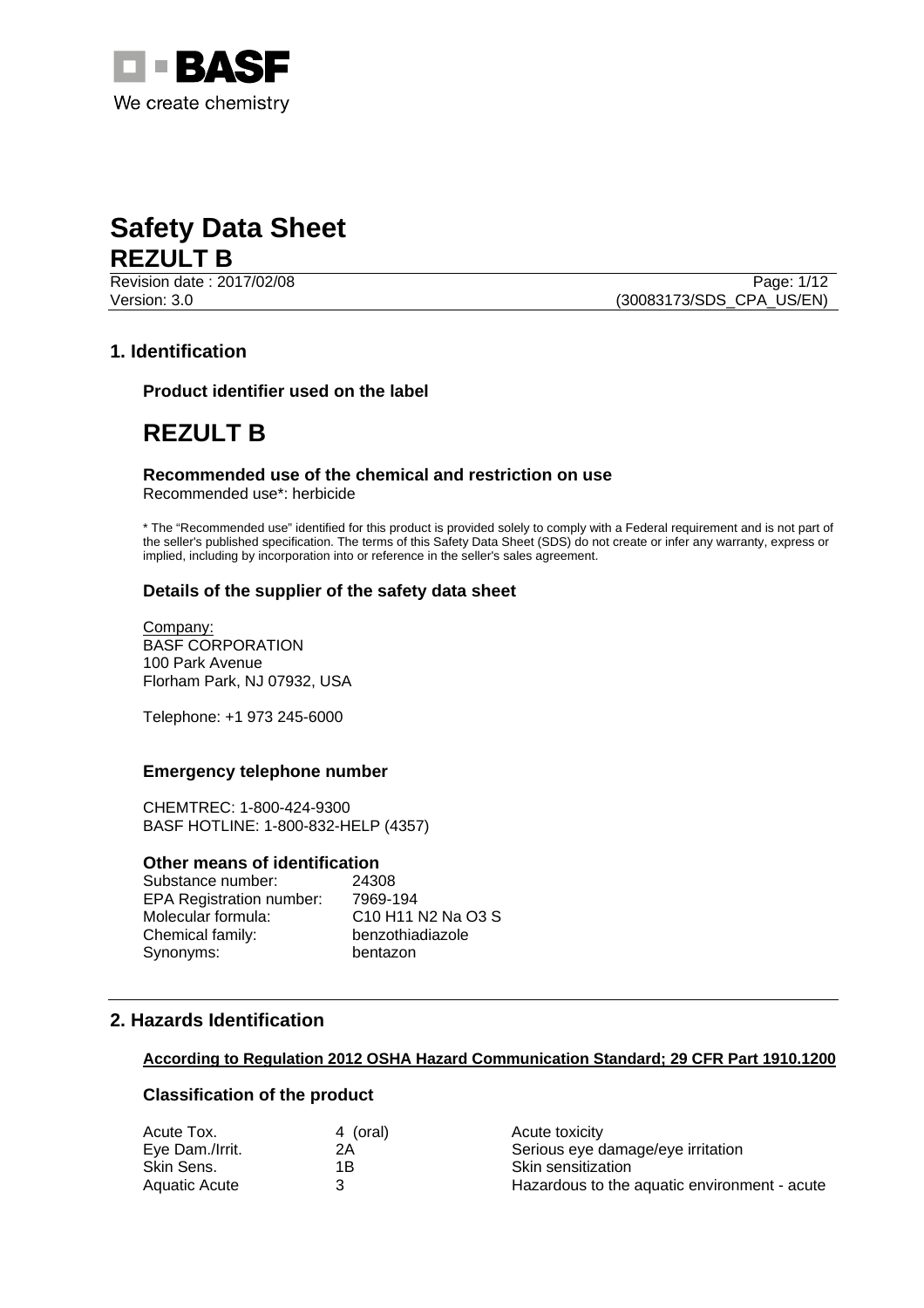# **Safety Data Sheet**

**REZULT B**

Revision date : 2017/02/08 Page: 2/12 Version: 3.0 (30083173/SDS\_CPA\_US/EN)

**Label elements** 



Signal Word: Warning

| ,,,,,,,,,,                             |                                                                                  |
|----------------------------------------|----------------------------------------------------------------------------------|
| Hazard Statement:                      |                                                                                  |
| H319                                   | Causes serious eye irritation.                                                   |
| H302                                   | Harmful if swallowed.                                                            |
| H317                                   | May cause an allergic skin reaction.                                             |
| H402                                   | Harmful to aquatic life.                                                         |
| Precautionary Statements (Prevention): |                                                                                  |
| P280                                   | Wear protective gloves and eye/face protection.                                  |
| P261                                   | Avoid breathing dust/fume/gas/mist/vapours/spray.                                |
| P273                                   | Avoid release to the environment.                                                |
| P272                                   | Contaminated work clothing should not be allowed out of the workplace.           |
| P270                                   | Do not eat, drink or smoke when using this product.                              |
| P264                                   | Wash with plenty of water and soap thoroughly after handling.                    |
| Precautionary Statements (Response):   |                                                                                  |
| P305 + P351 + P338                     | IF IN EYES: Rinse cautiously with water for several minutes. Remove              |
|                                        | contact lenses, if present and easy to do. Continue rinsing.                     |
| P303 + P352                            | IF ON SKIN (or hair): Wash with plenty of soap and water.                        |
| P333 + P311                            | If skin irritation or rash occurs: Call a POISON CENTER or<br>doctor/physician.  |
| P301 + P312                            | IF SWALLOWED: Call a POISON CENTER or doctor/physician if you<br>feel unwell.    |
| P330                                   | Rinse mouth.                                                                     |
| P362 + P364                            | Take off contaminated clothing and wash it before reuse.                         |
| P337 + P311                            | If eye irritation persists: Call a POISON CENTER or doctor/physician.            |
| Precautionary Statements (Disposal):   |                                                                                  |
| P501                                   | Dispose of contents/container to hazardous or special waste collection<br>point. |

## **According to Regulation 1994 OSHA Hazard Communication Standard; 29 CFR Part 1910.1200**

## **Emergency overview**

DANGER: Corrosive to eyes. HARMFUL IF SWALLOWED. HARMFUL IF ABSORBED THROUGH SKIN. MAY CAUSE ALLERGIC SKIN REACTION. KEEP OUT OF REACH OF CHILDREN. KEEP OUT OF REACH OF DOMESTIC ANIMALS. Avoid contact with the skin, eyes and clothing.

## **3. Composition / Information on Ingredients**

**According to Regulation 2012 OSHA Hazard Communication Standard; 29 CFR Part 1910.1200**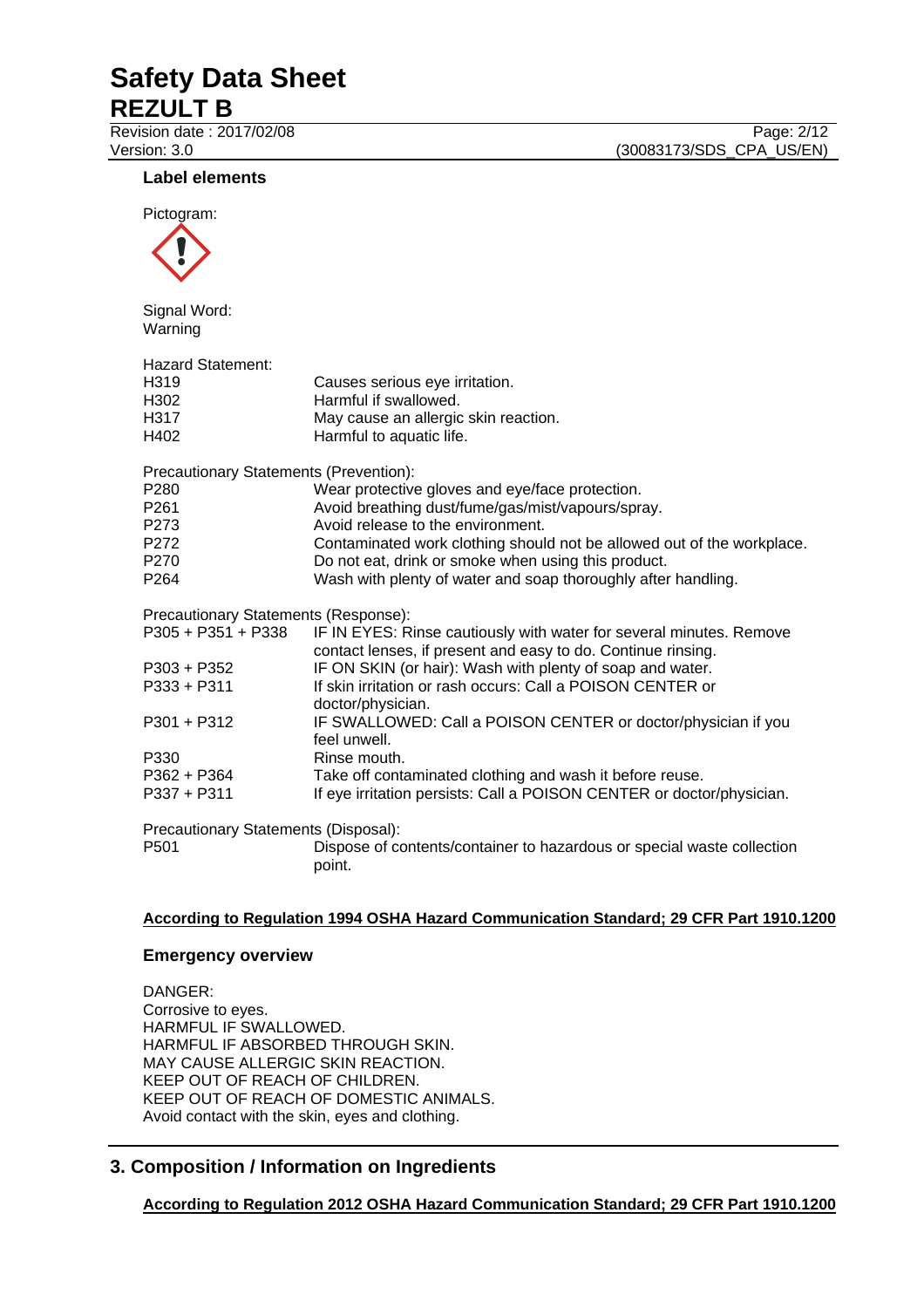**Revision date : 2017/02/08** Page: 3/12

Version: 3.0 **(30083173/SDS\_CPA\_US/EN)** 

| <b>CAS Number</b> | Weight % | <b>Chemical name</b> |
|-------------------|----------|----------------------|
| 50723-80-3        | 55.9%    | bentazon             |

## **According to Regulation 1994 OSHA Hazard Communication Standard; 29 CFR Part 1910.1200**

**CAS Number Weight % Chemical name** 50723-80-3 55.9 % bentazon 44.1 % Proprietary ingredients

## **4. First-Aid Measures**

## **Description of first aid measures**

#### **General advice:**

Remove contaminated clothing.

#### **If inhaled:**

Keep patient calm, remove to fresh air, seek medical attention.

#### **If on skin:**

Wash thoroughly with soap and water.

#### **If in eyes:**

Wash affected eyes for at least 15 minutes under running water with eyelids held open, consult an eye specialist.

#### **If swallowed:**

Immediately rinse mouth and then drink 200-300 ml of water, seek medical attention.

## **Most important symptoms and effects, both acute and delayed**

Symptoms: The most important known symptoms and effects are described in the labelling (see section 2) and/or in section 11., Further important symptoms and effects are so far not known.

## **Indication of any immediate medical attention and special treatment needed**

Note to physician

Treatment: Treat according to symptoms (decontamination, vital functions), no known specific antidote.

## **5. Fire-Fighting Measures**

## **Extinguishing media**

Suitable extinguishing media: water spray, foam, dry powder, carbon dioxide

## **Special hazards arising from the substance or mixture**

Hazards during fire-fighting: carbon monoxide, carbon dioxide, Hydrocarbons, sulfur oxides, nitrogen oxides If product is heated above decomposition temperature, toxic vapours will be released.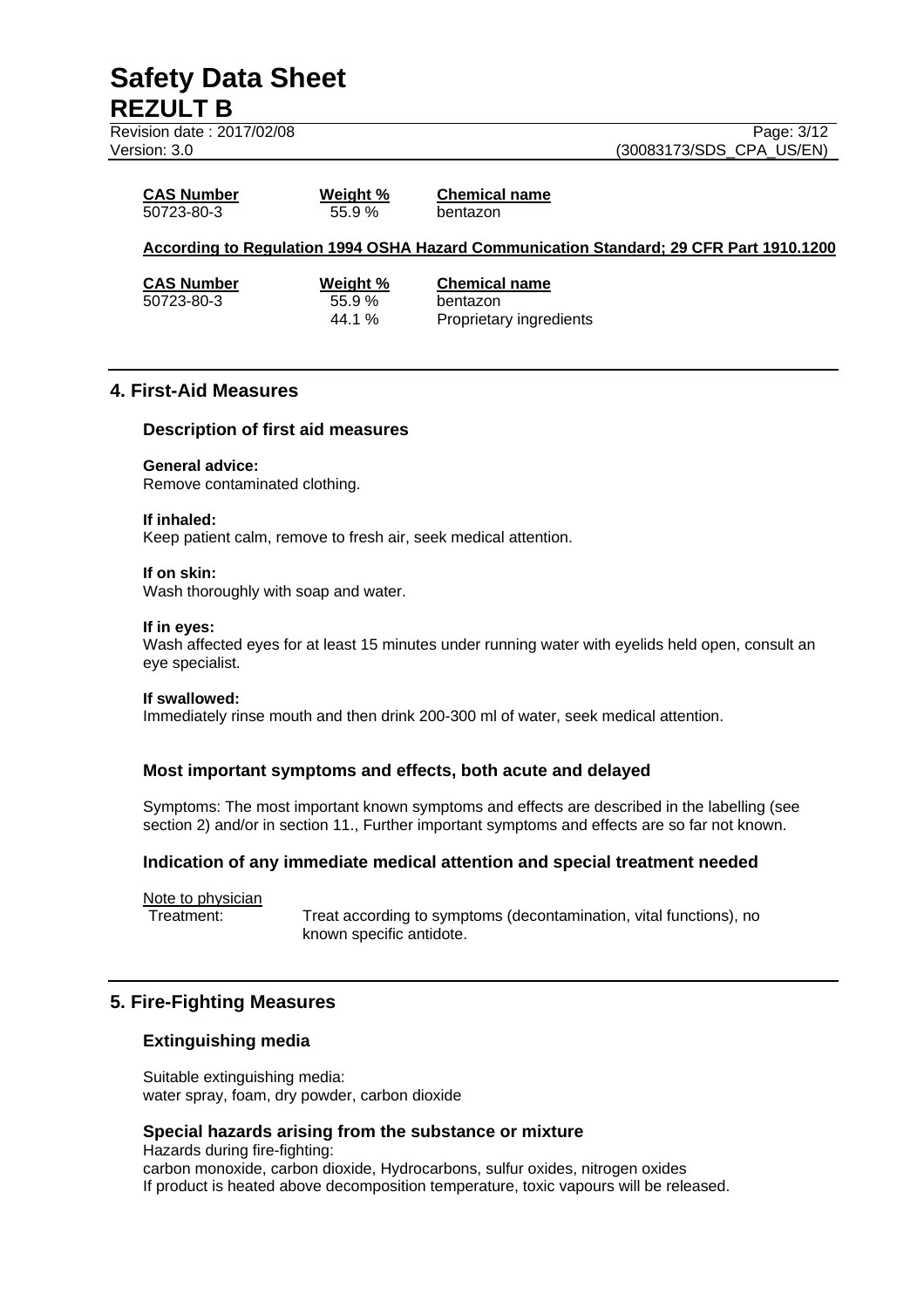Revision date : 2017/02/08 Page: 4/12

Version: 3.0 **(30083173/SDS\_CPA\_US/EN)** 

## **Advice for fire-fighters**

Protective equipment for fire-fighting: Firefighters should be equipped with self-contained breathing apparatus and turn-out gear.

#### **Further information:**

Evacuate area of all unnecessary personnel. Contain contaminated water/firefighting water. Do not allow to enter drains or waterways.

## **6. Accidental release measures**

## **Personal precautions, protective equipment and emergency procedures**

Take appropriate protective measures. Clear area. Shut off source of leak only under safe conditions. Extinguish sources of ignition nearby and downwind. Ensure adequate ventilation. Wear suitable personal protective clothing and equipment.

## **Environmental precautions**

Do not discharge into the subsoil/soil. Do not discharge into drains/surface waters/groundwater. Contain contaminated water/firefighting water.

## **Methods and material for containment and cleaning up**

Dike spillage. Pick up with suitable absorbent material. Place into suitable containers for reuse or disposal in a licensed facility. Spilled substance/product should be recovered and applied according to label rates whenever possible. If application of spilled substance/product is not possible, then spills should be contained, solidified, and placed in suitable containers for disposal. After decontamination, spill area can be washed with water. Collect wash water for approved disposal.

## **7. Handling and Storage**

## **Precautions for safe handling**

RECOMMENDATIONS ARE FOR MANUFACTURING, COMMERCIAL BLENDING, AND PACKAGING WORKERS. PESTICIDE APPLICATORS & WORKERS must refer to the Product Label and Directions for Use attached to the product for Agricultural Use Requirements in accordance with the EPA Worker Protection Standard 40 CFR part 170. Ensure adequate ventilation. Provide good ventilation of working area (local exhaust ventilation if necessary). Keep away from sources of ignition - No smoking. Keep container tightly sealed. Protect contents from the effects of light. Protect against heat. Protect from air. Handle and open container with care. Do not open until ready to use. Once container is opened, content should be used as soon as possible. Avoid aerosol formation. Avoid dust formation. Provide means for controlling leaks and spills. Do not return residues to the storage containers. Follow label warnings even after container is emptied. The substance/ product may be handled only by appropriately trained personnel. Avoid all direct contact with the substance/product. Avoid contact with the skin, eyes and clothing. Avoid inhalation of dusts/mists/vapours. Wear suitable personal protective clothing and equipment.

## Protection against fire and explosion:

The relevant fire protection measures should be noted. Fire extinguishers should be kept handy. Avoid all sources of ignition: heat, sparks, open flame. Sources of ignition should be kept well clear. Avoid extreme heat. Keep away from oxidizable substances. Electrical equipment should conform to national electric code. Ground all transfer equipment properly to prevent electrostatic discharge. Electrostatic discharge may cause ignition.

## **Conditions for safe storage, including any incompatibilities**

Segregate from incompatible substances. Segregate from foods and animal feeds. Segregate from textiles and similar materials.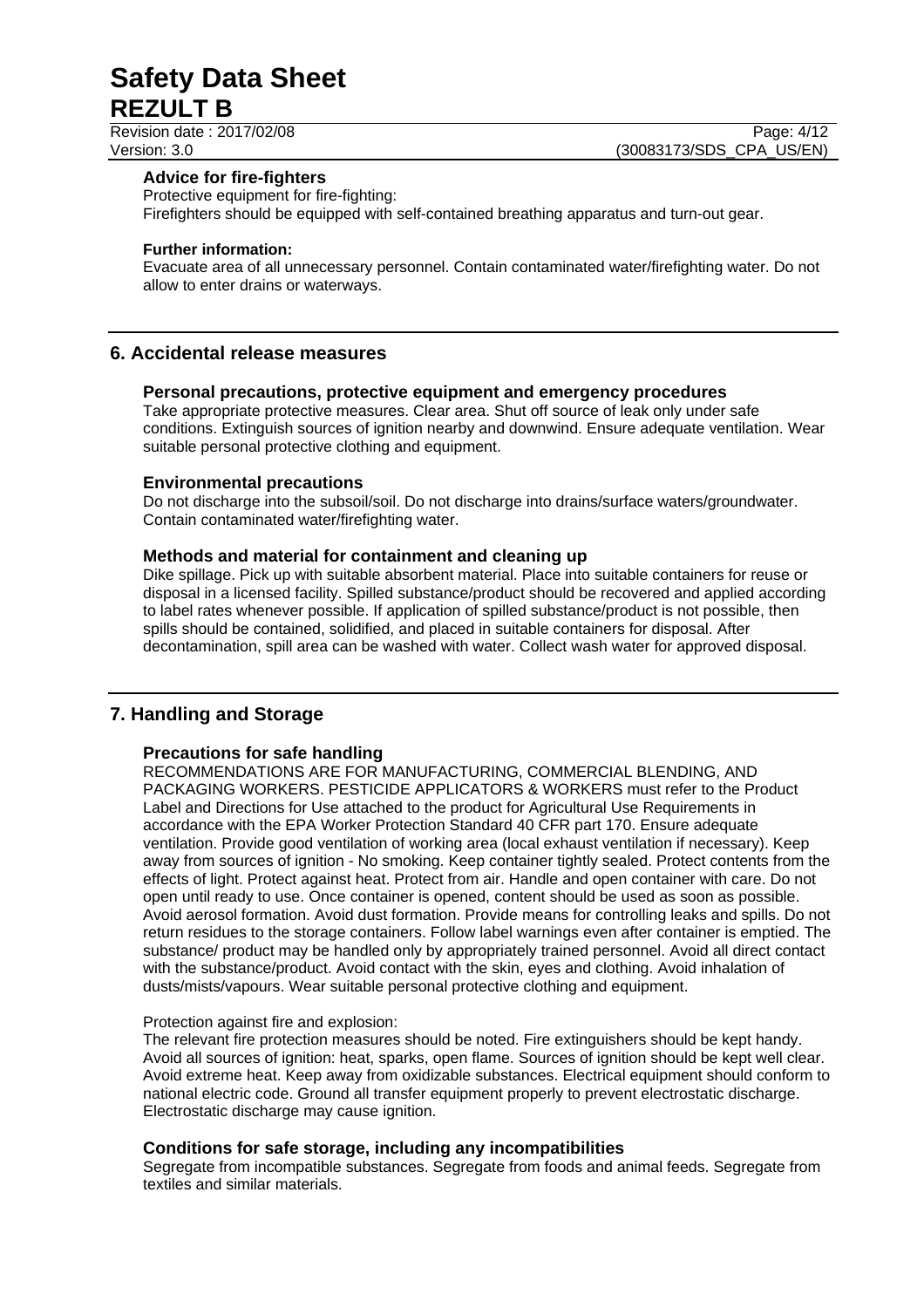Revision date : 2017/02/08 Page: 5/12

Version: 3.0 (30083173/SDS\_CPA\_US/EN)

Further information on storage conditions: Keep only in the original container in a cool, dry, wellventilated place away from ignition sources, heat or flame. Protect containers from physical damage. Protect against contamination. The authority permits and storage regulations must be observed. Protect from temperatures below: 5 °C

The product can crystallize below the limit temperature.

Protect from temperatures above: 40 °C

Changes in the properties of the product may occur if substance/product is stored above indicated temperature for extended periods of time.

## **8. Exposure Controls/Personal Protection**

## **Users of a pesticidal product should refer to the product label for personal protective equipment requirements.**

No occupational exposure limits known.

## **Advice on system design:**

Whenever possible, engineering controls should be used to minimize the need for personal protective equipment.

## **Personal protective equipment**

## **RECOMMENDATIONS FOR MANUFACTURING, COMMERCIAL BLENDING, AND PACKAGING WORKERS:**

## **Respiratory protection:**

Wear respiratory protection if ventilation is inadequate. Wear a NIOSH-certified (or equivalent) TC23C Chemical/Mechanical type filter system to remove a combination of particles, gas and vapours. For situations where the airborne concentrations may exceed the level for which an air purifying respirator is effective, or where the levels are unknown or Immediately Dangerous to Life or Health (IDLH), use NIOSH-certified full facepiece pressure demand self-contained breathing apparatus (SCBA) or a full facepiece pressure demand supplied-air respirator (SAR) with escape provisions.

## **Hand protection:**

Chemical resistant protective gloves, Protective glove selection must be based on the user's assessment of the workplace hazards.

## **Eye protection:**

Safety glasses with side-shields. Tightly fitting safety goggles (chemical goggles). Wear face shield if splashing hazard exists.

## **Body protection:**

Body protection must be chosen depending on activity and possible exposure, e.g. head protection, apron, protective boots, chemical-protection suit.

## **General safety and hygiene measures:**

Wear long sleeved work shirt and long work pants in addition to other stated personal protective equipment. Work place should be equipped with a shower and an eye wash. Handle in accordance with good industrial hygiene and safety practice. Personal protective equipment should be decontaminated prior to reuse. Gloves must be inspected regularly and prior to each use. Replace if necessary (e.g. pinhole leaks). Take off immediately all contaminated clothing. Store work clothing separately. Hands and/or face should be washed before breaks and at the end of the shift. No eating, drinking, smoking or tobacco use at the place of work. Keep away from food, drink and animal feeding stuffs.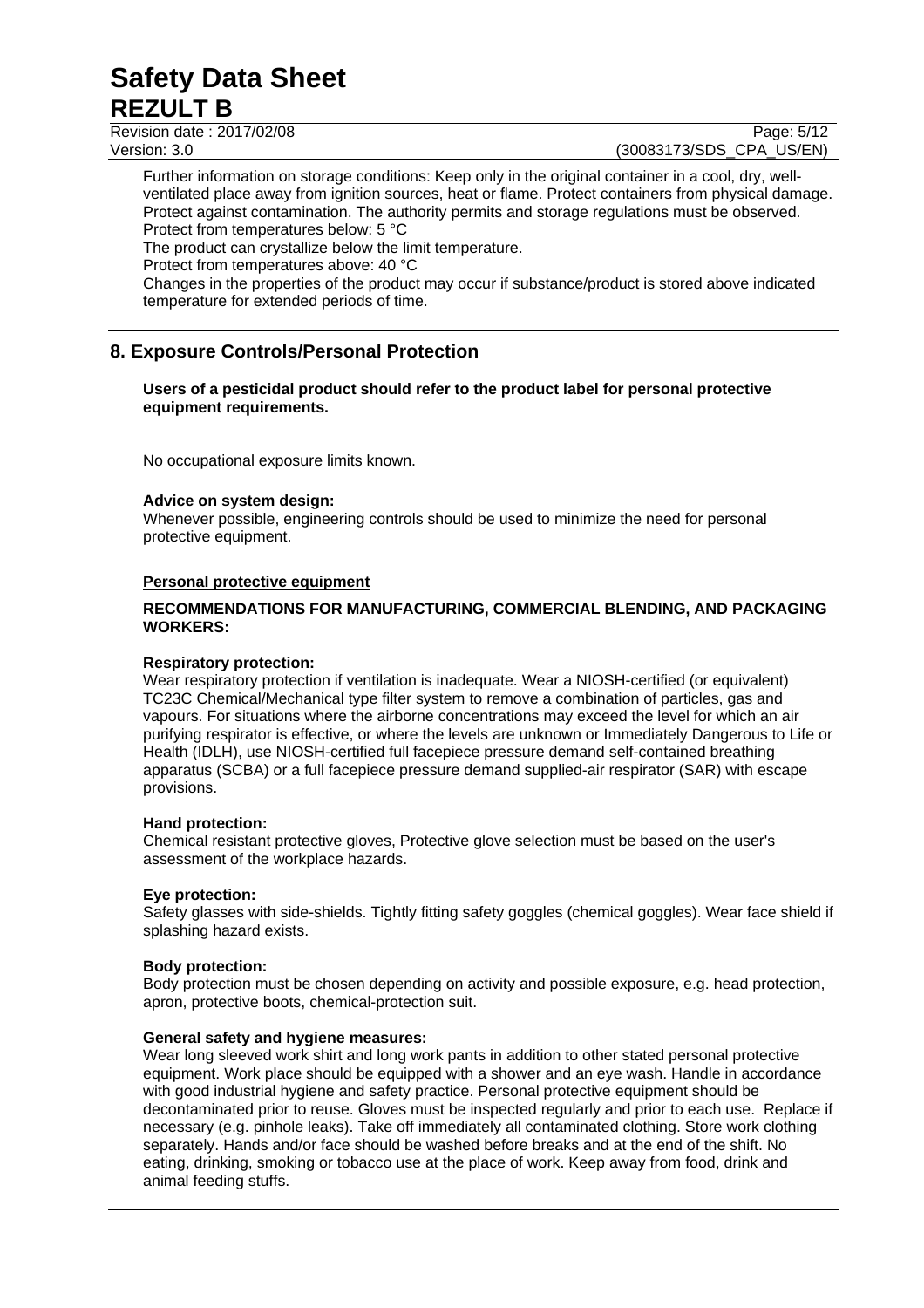**9. Physical and Chemical Properties** 

| Form:<br>Odour:<br>Odour threshold:<br>Colour:<br>pH value: | liquid<br>uncharacteristic, mild, sweetish<br>not applicable, odour not perceivable<br>red to brown<br>approx. $5 - 7$<br>(0.2 %(m), 20 °C)<br>(as aqueous solution)                                                                                       |
|-------------------------------------------------------------|------------------------------------------------------------------------------------------------------------------------------------------------------------------------------------------------------------------------------------------------------------|
| Freezing point:                                             | approx. 0 °C<br>$(1,013.3)$ hPa)<br>Information applies to the solvent.                                                                                                                                                                                    |
| Boiling point:                                              | approx. 100 °C<br>$(1,013.3)$ hPa)<br>Information applies to the solvent.                                                                                                                                                                                  |
| Flash point:                                                | >93 °C<br>Non-flammable.                                                                                                                                                                                                                                   |
| Flammability:                                               | not flammable                                                                                                                                                                                                                                              |
| Lower explosion limit:                                      | As a result of our experience with this<br>product and our knowledge of its<br>composition we do not expect any                                                                                                                                            |
|                                                             | hazard as long as the product is used<br>appropriately and in accordance with<br>the intended use.                                                                                                                                                         |
| Upper explosion limit:                                      | As a result of our experience with this<br>product and our knowledge of its<br>composition we do not expect any<br>hazard as long as the product is used<br>appropriately and in accordance with<br>the intended use.                                      |
| Autoignition:                                               | not applicable Based on the water<br>content the product does not ignite.<br>not determined                                                                                                                                                                |
| Vapour pressure:                                            | approx. 23.3 hPa<br>(20 °C)<br>Information applies to the solvent.                                                                                                                                                                                         |
| Density:                                                    | approx. 1.23 g/cm3<br>(20 °C)<br>10.2648 Lb/USg<br>(68 °F)                                                                                                                                                                                                 |
| Vapour density:                                             | not applicable                                                                                                                                                                                                                                             |
| Information on: bentazon sodium                             |                                                                                                                                                                                                                                                            |
| Partitioning coefficient n-                                 | 0.77                                                                                                                                                                                                                                                       |
| octanol/water (log Pow):                                    |                                                                                                                                                                                                                                                            |
| Thermal decomposition:                                      | carbon monoxide, carbon dioxide, Sulphur dioxide, nitrogen                                                                                                                                                                                                 |
|                                                             | oxide, nitrogen dioxide, Hydrocarbons<br>Stable at ambient temperature. If product is heated above<br>decomposition temperature toxic vapours may be released. If<br>product is heated above decomposition temperature hazardous<br>fumes may be released. |
| Viscosity, dynamic:                                         | approx. 22.3 mPa.s<br>(20 °C)                                                                                                                                                                                                                              |
| Solubility in water:                                        | fully soluble                                                                                                                                                                                                                                              |
| Evaporation rate:                                           | not applicable                                                                                                                                                                                                                                             |
| Other Information:                                          | If necessary, information on other physical and chemical<br>parameters is indicated in this section.                                                                                                                                                       |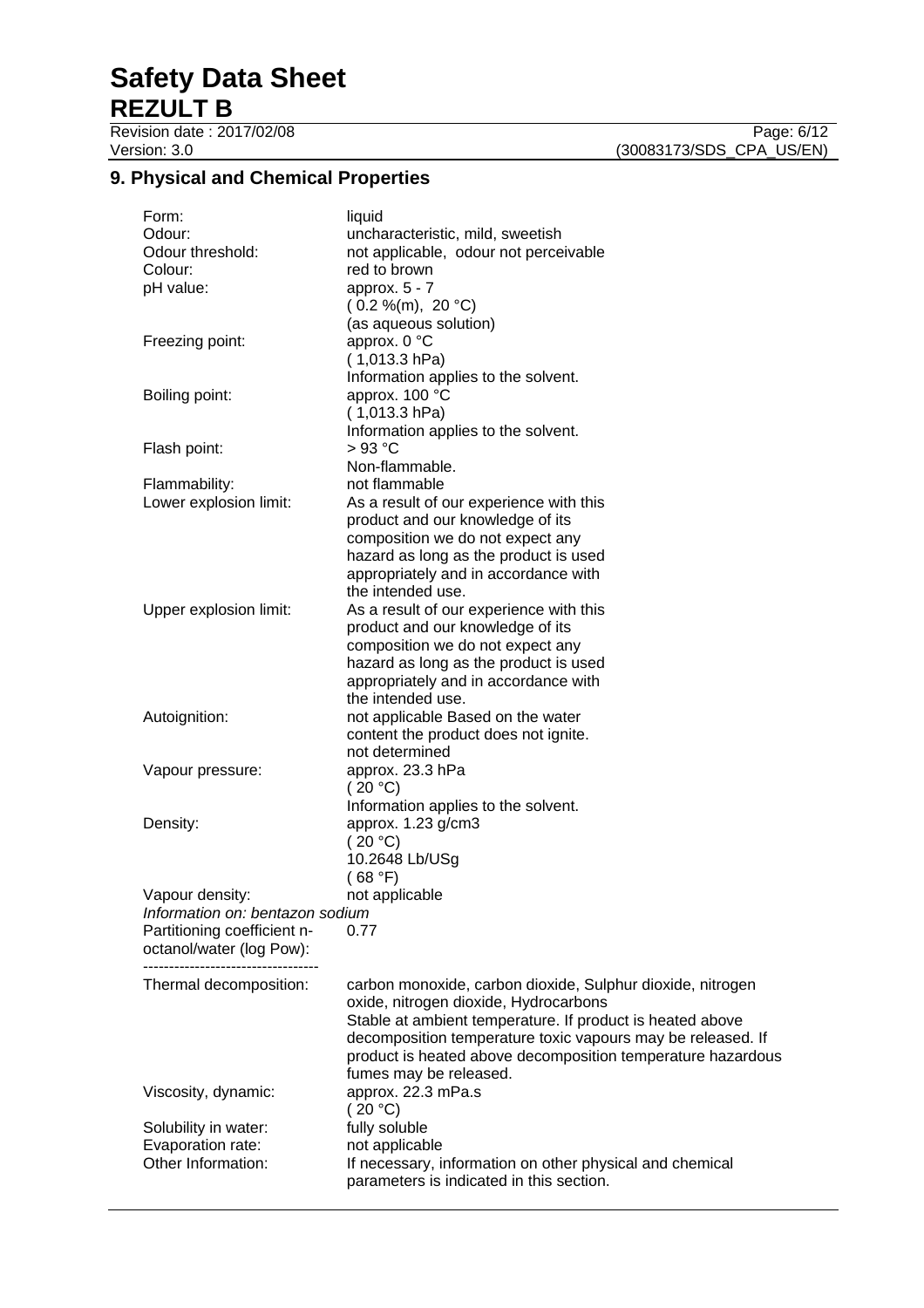## **10. Stability and Reactivity**

## **Reactivity**

No hazardous reactions if stored and handled as prescribed/indicated.

Oxidizing properties: Based on its structural properties the product is not classified as oxidizing.

## **Chemical stability**

The product is stable if stored and handled as prescribed/indicated.

## **Possibility of hazardous reactions**

The product is chemically stable. Hazardous polymerization will not occur. No hazardous reactions if stored and handled as prescribed/indicated.

## **Conditions to avoid**

Avoid all sources of ignition: heat, sparks, open flame. Avoid prolonged storage. Avoid electro-static discharge. Avoid contamination. Avoid prolonged exposure to extreme heat. Avoid extreme temperatures.

## **Incompatible materials**

strong acids, strong bases, strong oxidizing agents

## **Hazardous decomposition products**

#### Decomposition products:

No hazardous decomposition products if stored and handled as prescribed/indicated., Prolonged thermal loading can result in products of degradation being given off.

Thermal decomposition:

Possible thermal decomposition products:

carbon monoxide, carbon dioxide, Sulphur dioxide, nitrogen oxide, nitrogen dioxide, Hydrocarbons Stable at ambient temperature. If product is heated above decomposition temperature toxic vapours may be released. If product is heated above decomposition temperature hazardous fumes may be released.

## **11. Toxicological information**

## **Primary routes of exposure**

Routes of entry for solids and liquids are ingestion and inhalation, but may include eye or skin contact. Routes of entry for gases include inhalation and eye contact. Skin contact may be a route of entry for liquefied gases.

## **Acute Toxicity/Effects**

#### Acute toxicity

Assessment of acute toxicity: Slightly toxic after single ingestion. Relatively nontoxic after short-term inhalation. Slightly toxic after short-term skin contact.

Oral

Type of value: LD50 Species: rat (male/female) Value: 1,260 mg/kg (OECD Guideline 401)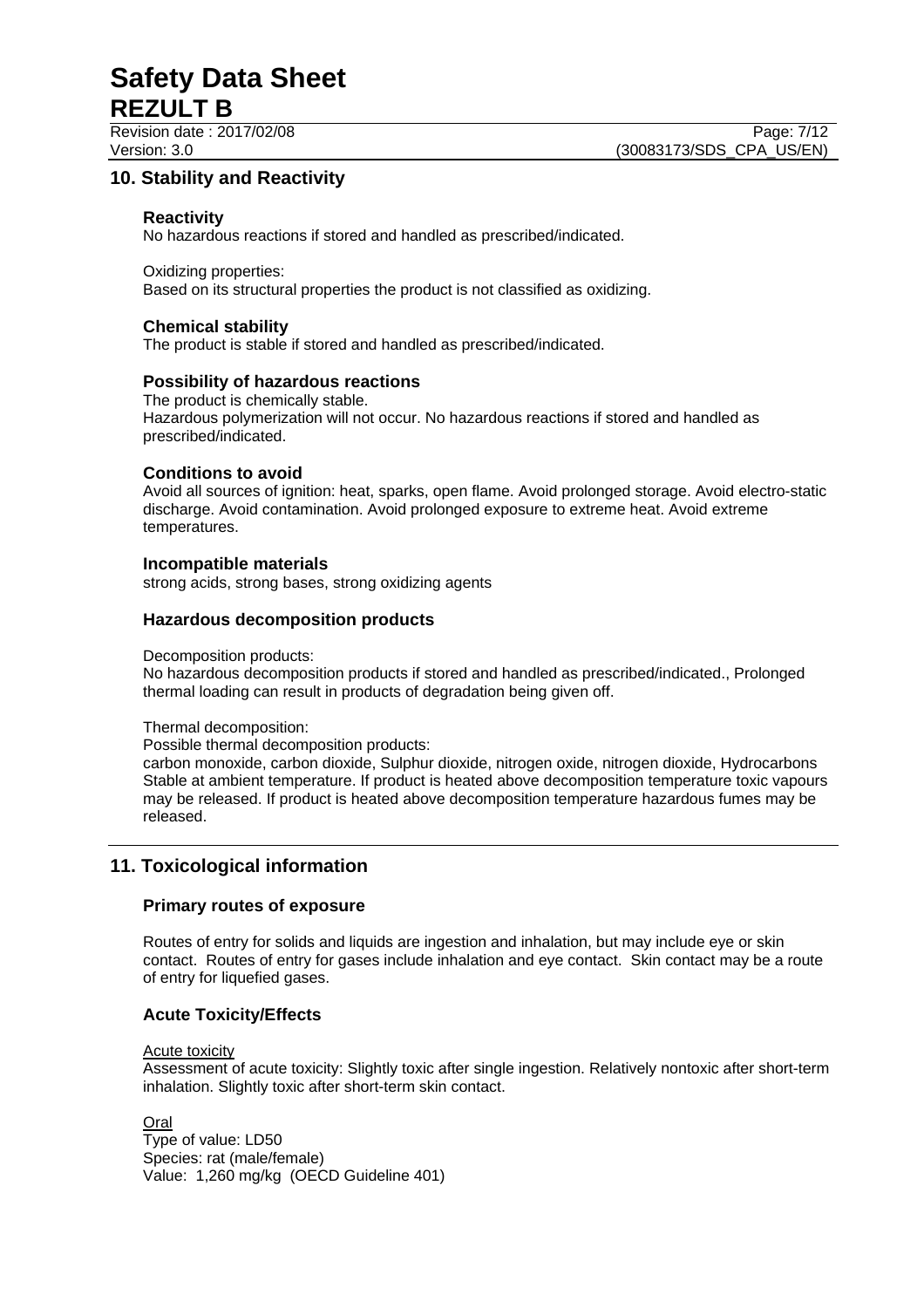Revision date : 2017/02/08 Page: 8/12

Version: 3.0 (30083173/SDS\_CPA\_US/EN)

Inhalation Type of value: LC50 Species: rat Value: > 7.1 mg/l Exposure time: 4 h No mortality was observed.

Dermal

Type of value: LD50 Species: rat Value: > 2,000 mg/kg No mortality was observed.

Assessment other acute effects

Assessment of STOT single: Based on the available information there is no specific target organ toxicity to be expected after a single exposure.

The product has not been tested. The statement has been derived from the properties of the individual components.

Irritation / corrosion Assessment of irritating effects: Corrosive to eyes. May cause slight irritation to the skin.

Skin Species: rabbit Result: non-irritant

Eye Species: rabbit Result: Corrosive.

**Sensitization** Assessment of sensitization: Sensitization after skin contact possible.

Guinea pig maximization test Result: Caused skin sensitization in animal studies.

## **Chronic Toxicity/Effects**

## Repeated dose toxicity

Assessment of repeated dose toxicity: The product has not been tested. The statement has been derived from the properties of the individual components. No substance-specific organtoxicity was observed after repeated administration to animals.

## Genetic toxicity

Assessment of mutagenicity: The product has not been tested. The statement has been derived from the properties of the individual components. Mutagenicity tests revealed no genotoxic potential.

## **Carcinogenicity**

Assessment of carcinogenicity: The product has not been tested. The statement has been derived from the properties of the individual components. The results of various animal studies gave no indication of a carcinogenic effect.

## Reproductive toxicity

Assessment of reproduction toxicity: The product has not been tested. The statement has been derived from the properties of the individual components. The results of animal studies gave no indication of a fertility impairing effect.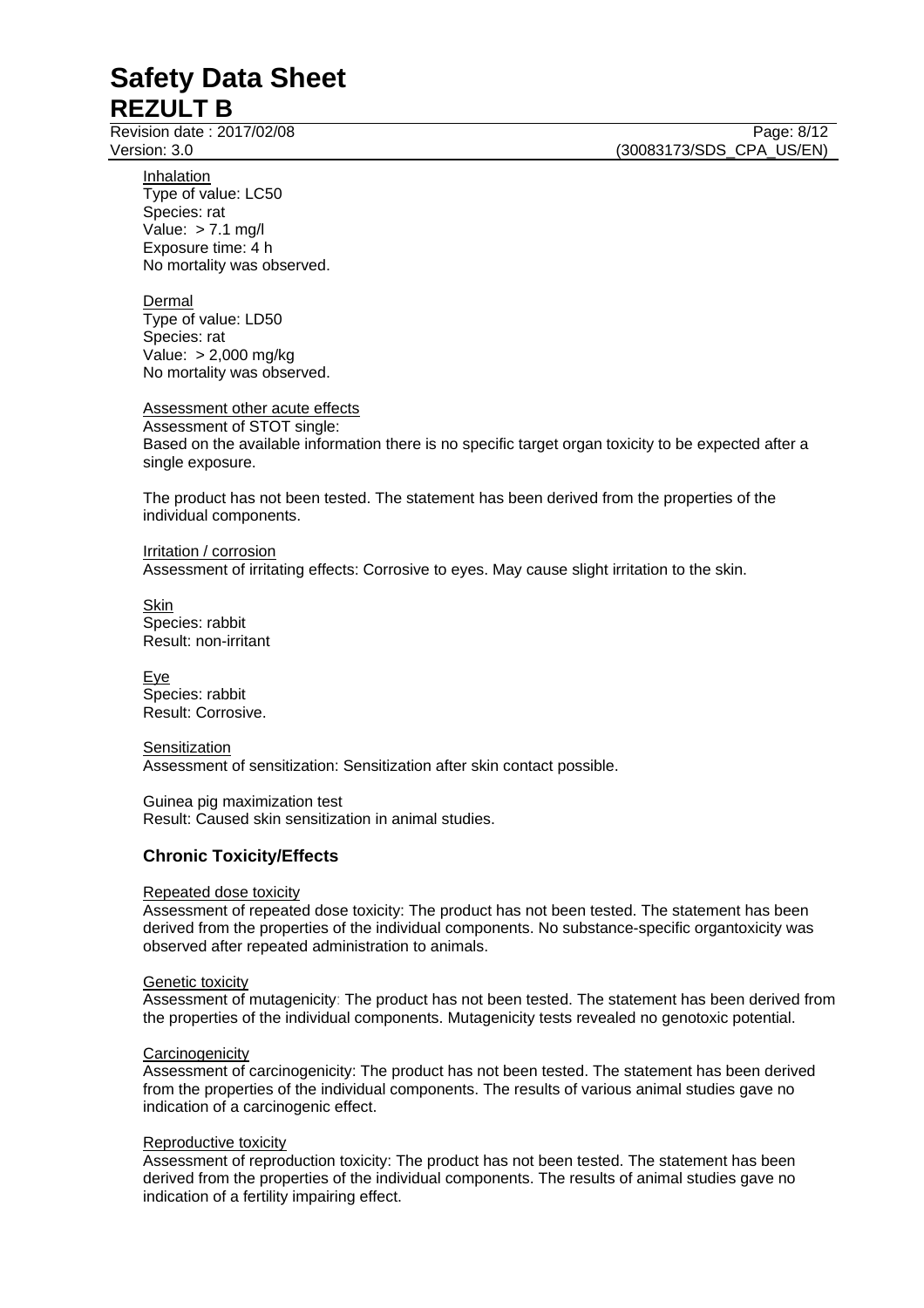Revision date : 2017/02/08 Page: 9/12

#### **Teratogenicity**

Assessment of teratogenicity: The product has not been tested. The statement has been derived from the properties of the individual components. Animal studies gave no indication of a developmental toxic effect at doses that were not toxic to the parental animals.

Other Information Misuse can be harmful to health.

## **Symptoms of Exposure**

The most important known symptoms and effects are described in the labelling (see section 2) and/or in section 11., Further important symptoms and effects are so far not known.

## **12. Ecological Information**

## **Toxicity**

Aquatic toxicity Assessment of aquatic toxicity: There is a high probability that the product is not acutely harmful to fish. There is a high probability that the product is not acutely harmful to aquatic invertebrates. Acutely harmful for aquatic plants.

#### Toxicity to fish

*Information on: 1H-2,1,3-Benzothiadiazin-4(3H)-one, 3-(1-methylethyl)-, 2,2-dioxide LC50 (96 h) > 100 mg/l, Oncorhynchus mykiss* 

----------------------------------

#### Aquatic invertebrates

*Information on: 1H-2,1,3-Benzothiadiazin-4(3H)-one, 3-(1-methylethyl)-, 2,2-dioxide EC50 (48 h) > 100 mg/l, Daphnia magna*  ----------------------------------

Aquatic plants

*Information on: 1H-2,1,3-Benzothiadiazin-4(3H)-one, 3-(1-methylethyl)-, 2,2-dioxide EC50 (72 h) 33.3 mg/l (growth rate), Pseudokirchneriella subcapitata (OECD Guideline 201) EC50 (7 d) 25.3 mg/l (growth rate), Lemna gibba (OECD guideline 221) EC10 (7 d) 3.9 mg/l (growth rate), Lemna gibba*  ----------------------------------

#### Chronic toxicity to fish

*Information on: bentazon sodium No observed effect concentration (35 d) > 10 mg/l, Pimephales promelas (OECD Guideline 210)*  ----------------------------------

Chronic toxicity to aquatic invertebrates

*Information on: bentazon sodium No observed effect concentration (21 d) > 101 mg/l, Daphnia magna (OECD Guideline 202, part 2)*  ----------------------------------

Assessment of terrestrial toxicity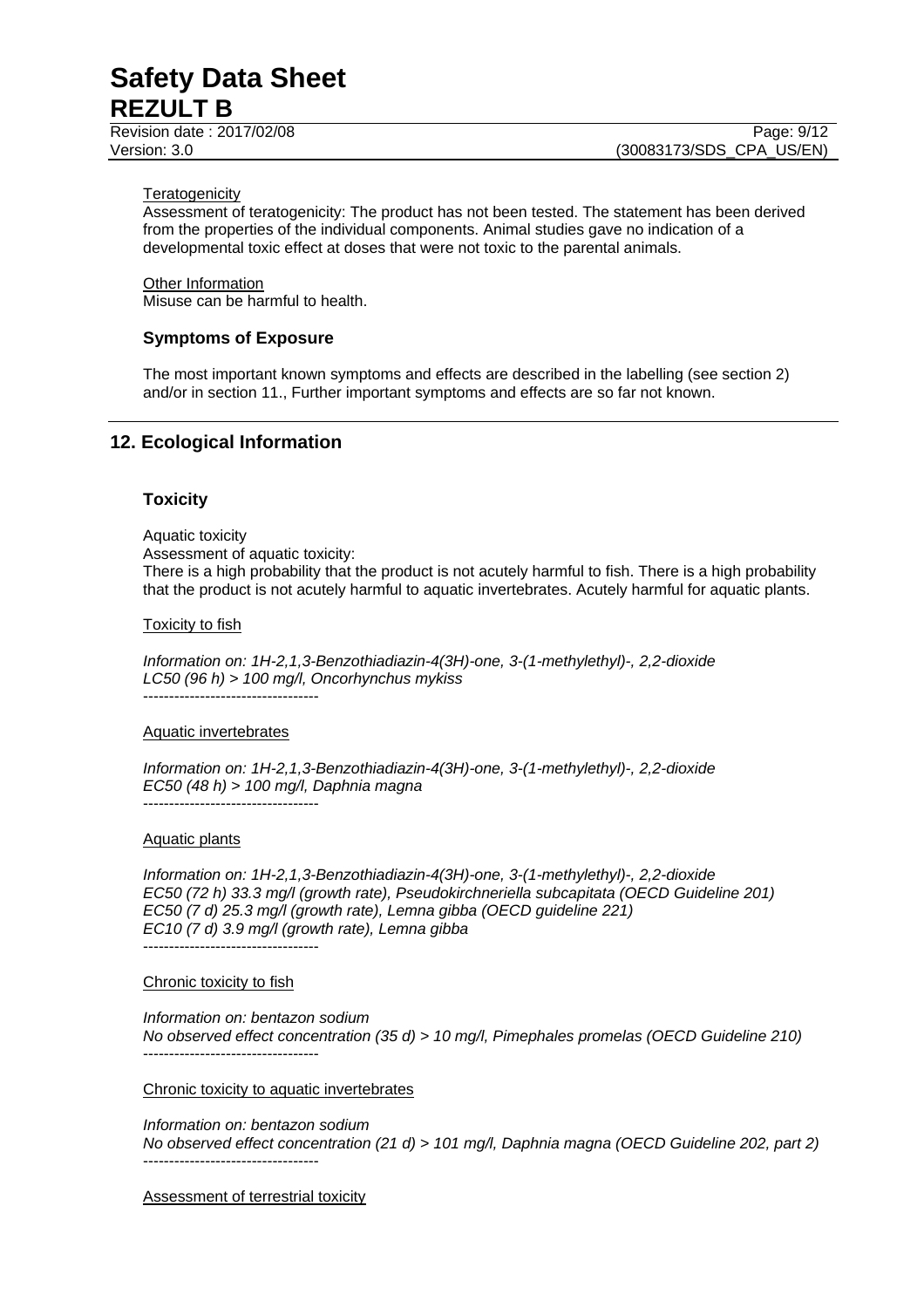Revision date : 2017/02/08 Page: 10/12

Version: 3.0 **(30083173/SDS\_CPA\_US/EN)** 

Acutely harmful to terrestrial organisms.

Other terrestrial non-mammals

*Information on: 1H-2,1,3-Benzothiadiazin-4(3H)-one, 3-(1-methylethyl)-, 2,2-dioxide LD50 1,140 mg/kg, Colinus virginianus Acutely harmful to terrestrial organisms.*   $-$ 

## **Persistence and degradability**

Assessment biodegradation and elimination (H2O)

*Information on: bentazon sodium* 

*Not readily biodegradable (by OECD criteria).*  ----------------------------------

## **Bioaccumulative potential**

Assessment bioaccumulation potential The product has not been tested. The statement has been derived from the properties of the individual components.

## **Mobility in soil**

Assessment transport between environmental compartments The product has not been tested. The statement has been derived from the properties of the individual components.

*Information on: bentazon sodium* 

*Following exposure to soil, the product trickles away and can - dependant on degradation - be transported to deeper soil areas with larger water loads.*  $-$ 

## **Additional information**

Other ecotoxicological advice: The ecological data given are those of the active ingredient. Do not release untreated into natural waters.

## **13. Disposal considerations**

## **Waste disposal of substance:**

Pesticide wastes are regulated. Improper disposal of excess pesticide, spray mix or rinsate is a violation of federal law. If pesticide wastes cannot be disposed of according to label instructions, contact the State Pesticide or Environmental Control Agency or the Hazardous Waste representative at the nearest EPA Regional Office for guidance.

## **Container disposal:**

Rinse thoroughly at least three times (triple rinse) in accordance with EPA recommendations. Consult state or local disposal authorities for approved alternative procedures such as container recycling. Recommend crushing, puncturing or other means to prevent unauthorized use of used containers.

**RCRA:**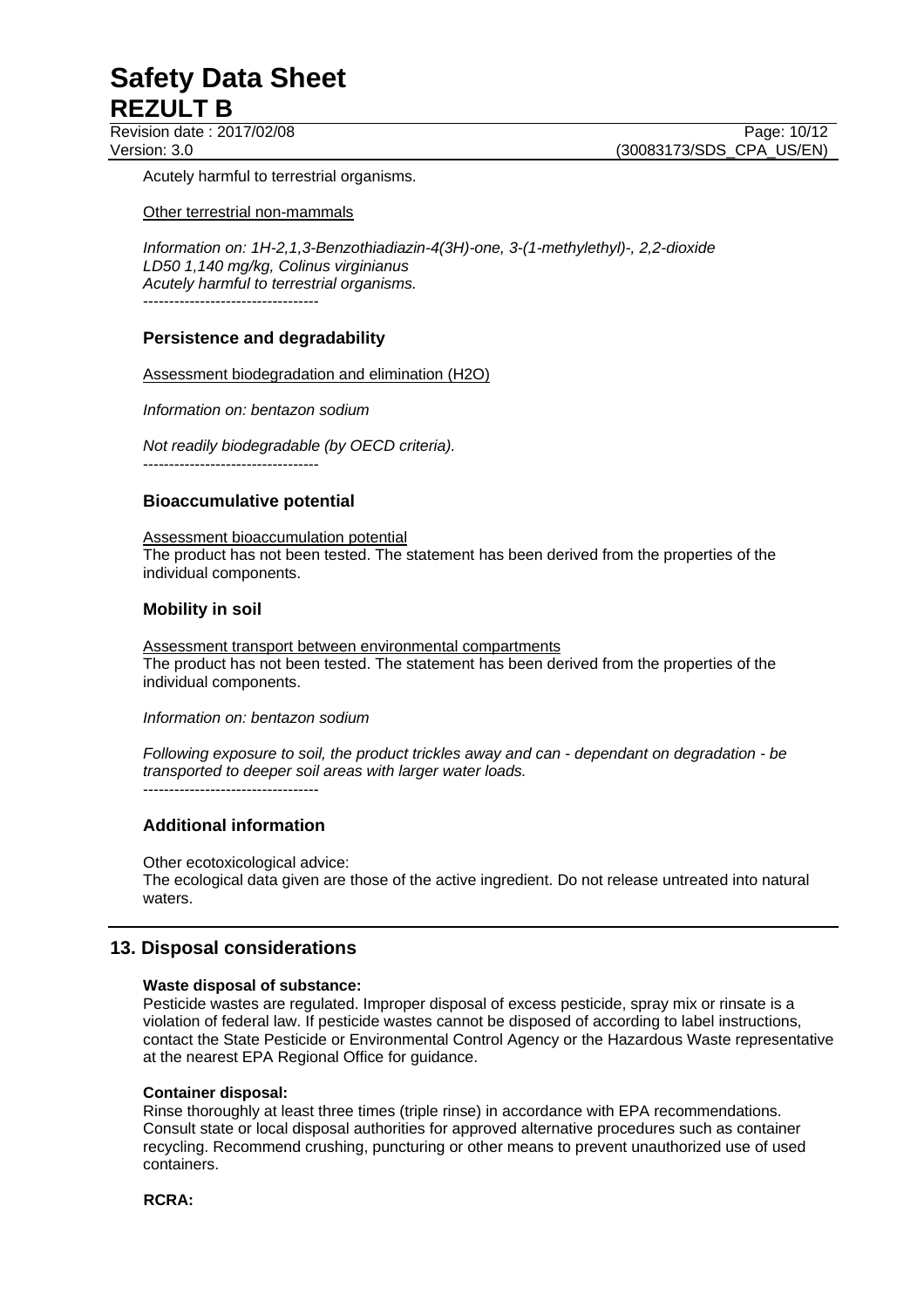Revision date : 2017/02/08 Page: 11/12

This product is not regulated by RCRA.

## **14. Transport Information**

**Land transport**  USDOT

Not classified as a dangerous good under transport regulations

**Sea transport**  IMDG

Not classified as a dangerous good under transport regulations

**Air transport**  IATA/ICAO

Not classified as a dangerous good under transport regulations

## **15. Regulatory Information**

## **Federal Regulations**

#### **Registration status:**

| Crop Protection | TSCA, US released / exempt    |
|-----------------|-------------------------------|
| Chemical        | TSCA, US blocked / not listed |

**EPCRA 311/312 (Hazard categories):** Chronic; Fire

**CA Prop. 65:** 

There are no listed chemicals in this product.

**NFPA Hazard codes:**

Health : 3 Fire: 1 Reactivity: 1 Special:

## **Labeling requirements under FIFRA**

This chemical is a pesticide product registered by the Environmental Protection Agency and is subject to certain labeling requirements under federal pesticide law. These requirements differ from the classification criteria and hazard information required for safety data sheets, and workplace labels of non-pesticide chemicals. Following is the hazard information as required on the pesticide label.

DANGER: Corrosive to eyes. HARMFUL IF SWALLOWED. HARMFUL IF ABSORBED THROUGH SKIN. MAY CAUSE ALLERGIC SKIN REACTION. KEEP OUT OF REACH OF CHILDREN. KEEP OUT OF REACH OF DOMESTIC ANIMALS. Avoid contact with the skin, eyes and clothing.